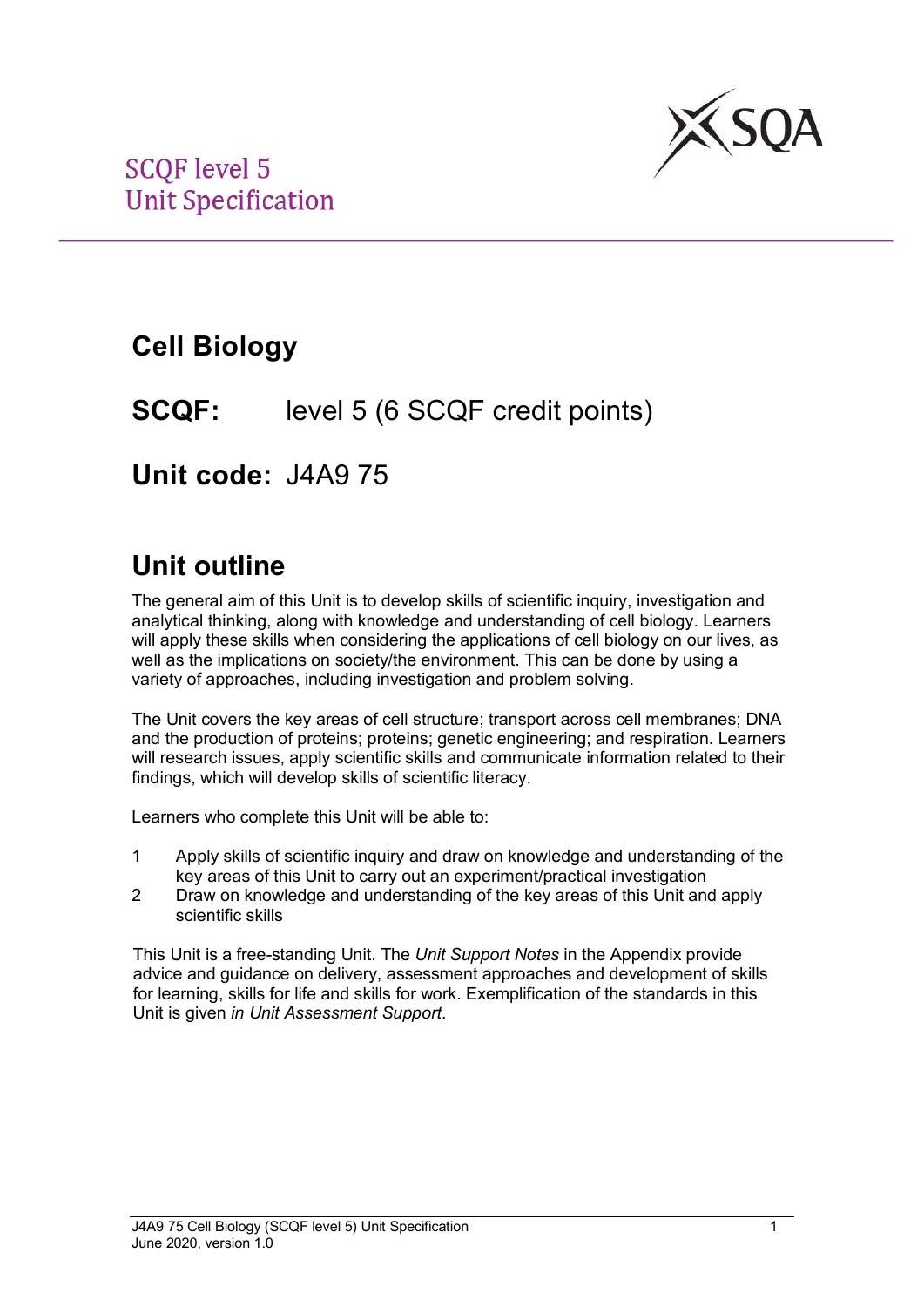### **Recommended entry**

Entry to this Unit is at the discretion of the centre. However, learners would normally be expected to have attained the skills, knowledge and understanding required by one or more of the following or equivalent qualifications and/or experience:

♦ National 4 Biology Course or relevant component Units

#### **Equality and inclusion**

This Unit Specification has been designed to ensure that there are no unnecessary barriers to learning or assessment. The individual needs of learners should be taken into account when planning learning experiences, selecting assessment methods or considering alternative evidence. For further information, please refer to the Appendix: *Unit Support Notes.*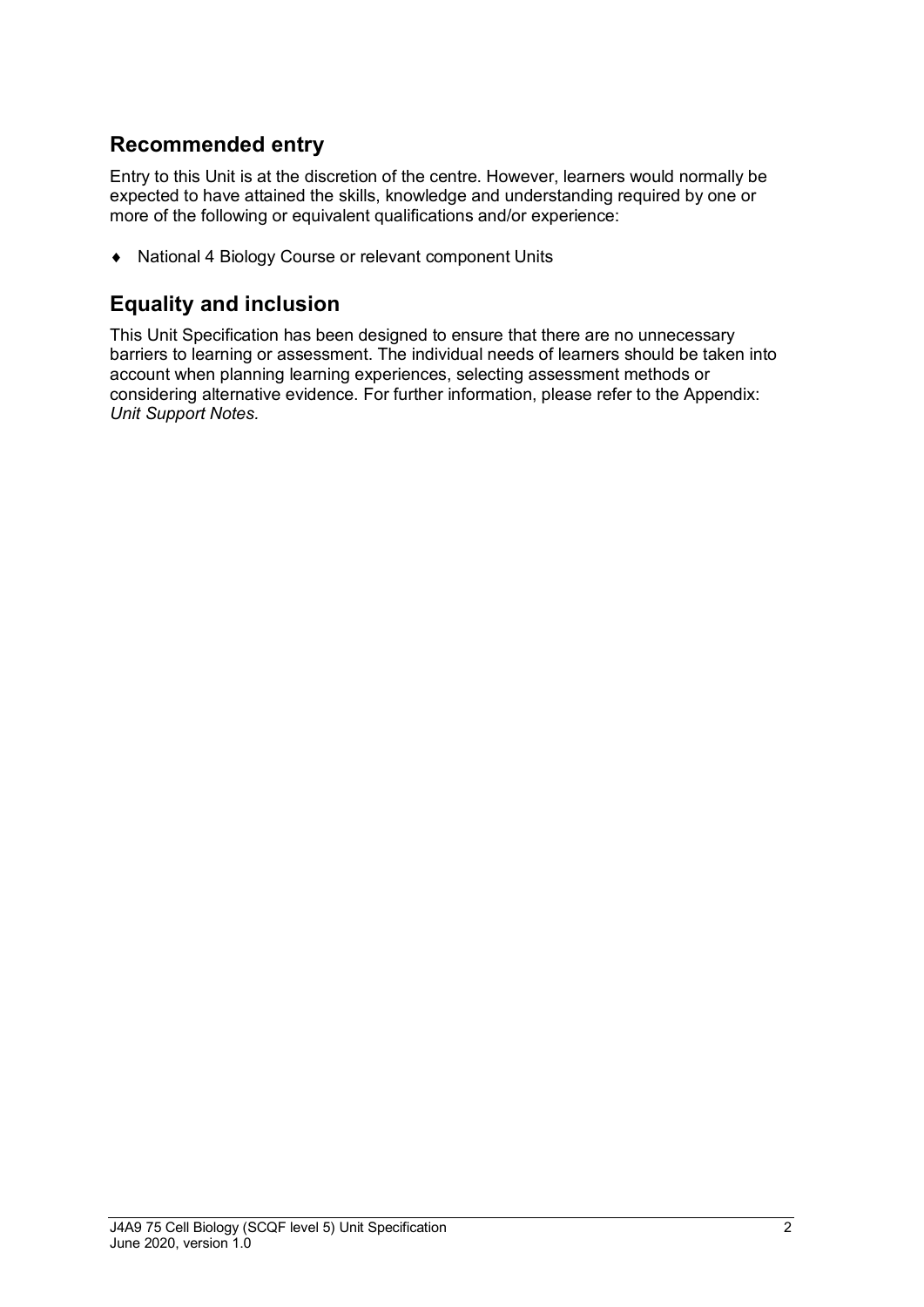# **Standards Outcomes and Assessment Standards**

#### **Outcome 1**

The learner will:

- **1 Apply skills of scientific inquiry and draw on knowledge and understanding of the key areas of this Unit to carry out an experiment/practical investigation by:**
- 1.1 Planning an experiment/practical investigation
- 1.2 Following procedures safely
- 1.3 Making and recording observations/measurements correctly
- 1.4 Presenting results in an appropriate format
- 1.5 Drawing valid conclusions
- 1.6 Evaluating experimental procedures

### **Outcome 2**

The learner will:

- **2 Draw on knowledge and understanding of the key areas of this Unit and apply scientific skills by:**
- 2.1 Making accurate statements
- 2.2 Solving problems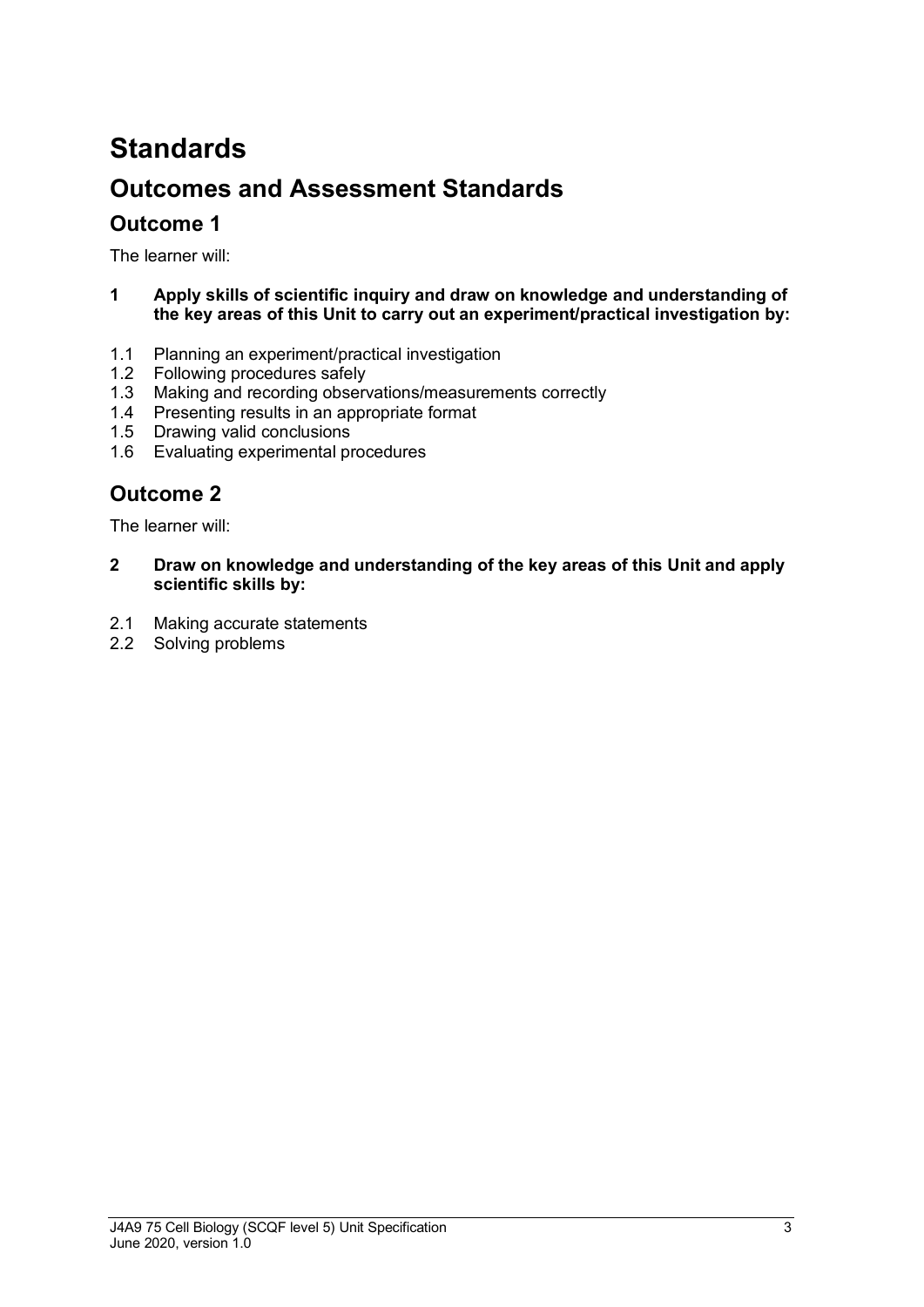### **Evidence Requirements for the Unit**

Assessors should use their professional judgement, subject knowledge and experience, and understanding of their learners, to determine the most appropriate ways to generate evidence and the conditions and contexts in which they are used.

The key areas covered in this Unit are cell structure; transport across cell membranes; DNA and the production of proteins; proteins; genetic engineering; and respiration.

The following table describes the evidence for the Assessment Standards. Exemplification of assessment is provided in *Unit Assessment Support*.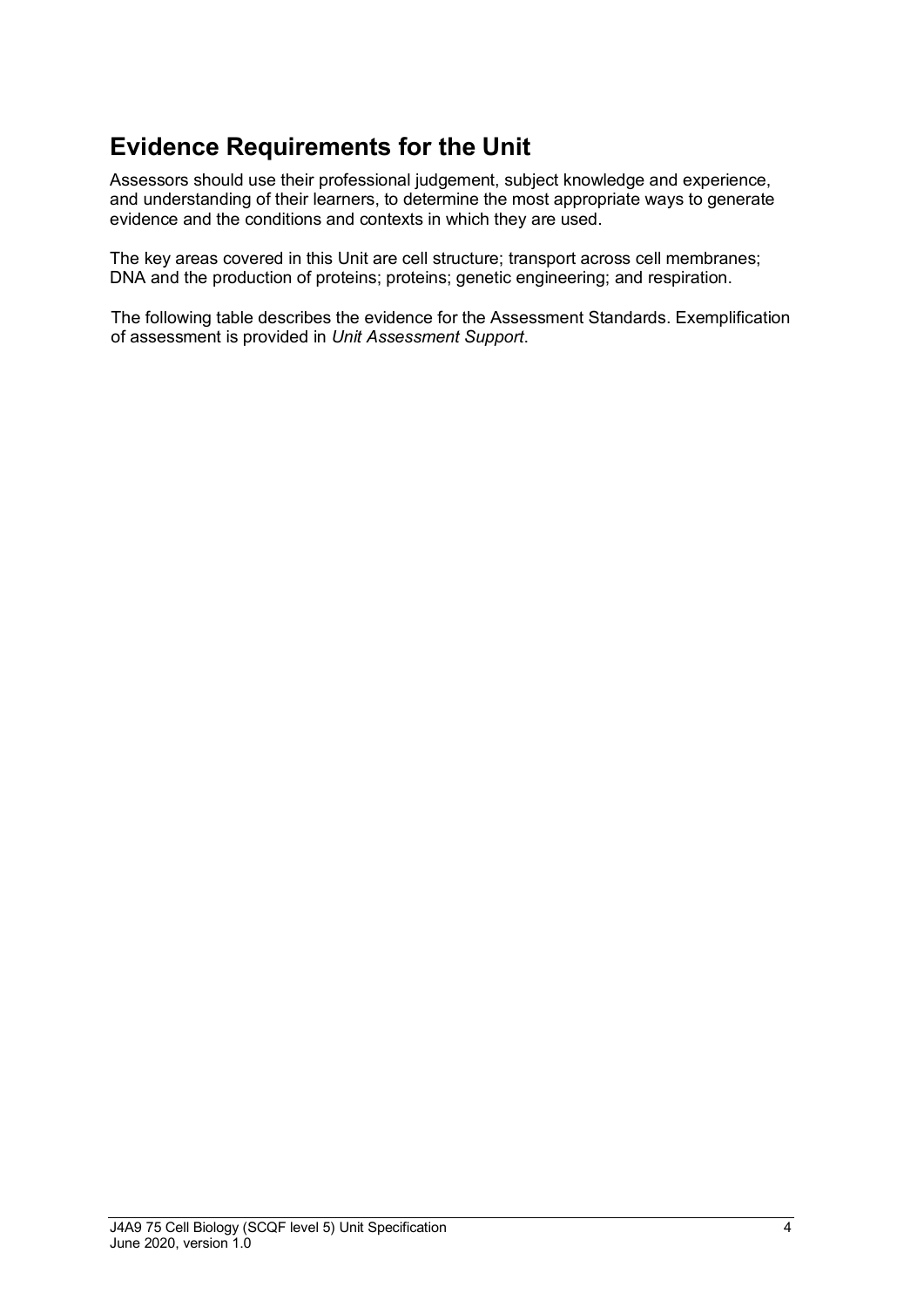| <b>Assessment Standard</b>                                     | <b>Evidence required</b>                                                                                                                                                                                                                                                                                                                                                                                                                                                            |  |
|----------------------------------------------------------------|-------------------------------------------------------------------------------------------------------------------------------------------------------------------------------------------------------------------------------------------------------------------------------------------------------------------------------------------------------------------------------------------------------------------------------------------------------------------------------------|--|
| Planning an experiment/practical<br>investigation              | The plan must include:<br>an aim<br>٠<br>a dependent and independent variable<br>key variables to be kept constant<br>measurements/observations to be made<br>the resources<br>the method, including safety considerations                                                                                                                                                                                                                                                          |  |
| Following procedures safely                                    | The learner must be seen to follow procedures safely.                                                                                                                                                                                                                                                                                                                                                                                                                               |  |
| Making and recording<br>observations/measurements<br>correctly | The raw data must be collated in a relevant format, for<br>example a table.                                                                                                                                                                                                                                                                                                                                                                                                         |  |
| Presenting results in an<br>appropriate format                 | One format from: bar graph or line graph.                                                                                                                                                                                                                                                                                                                                                                                                                                           |  |
| Drawing a valid conclusion                                     | This must include reference to the aim and be<br>supported by the results.                                                                                                                                                                                                                                                                                                                                                                                                          |  |
| Evaluating experimental<br>procedures                          | Provide one evaluative statement about the procedures<br>used.<br>or<br>Suggest an improvement for the experiment.<br>Appropriate justification must also be provided,<br>whichever option is chosen.                                                                                                                                                                                                                                                                               |  |
| Making accurate statements and<br>solving problems             | Achieve at least 50% of the total marks available in a<br>holistic assessment.<br>A holistic assessment must include:<br>an appropriate number of opportunities to make<br>accurate statements for each key area of the Unit<br>at least one opportunity to demonstrate each of the<br>following problem-solving skills:<br>- make generalisations/predictions<br>- select information<br>- process information, including calculations, as<br>appropriate<br>- analyse information |  |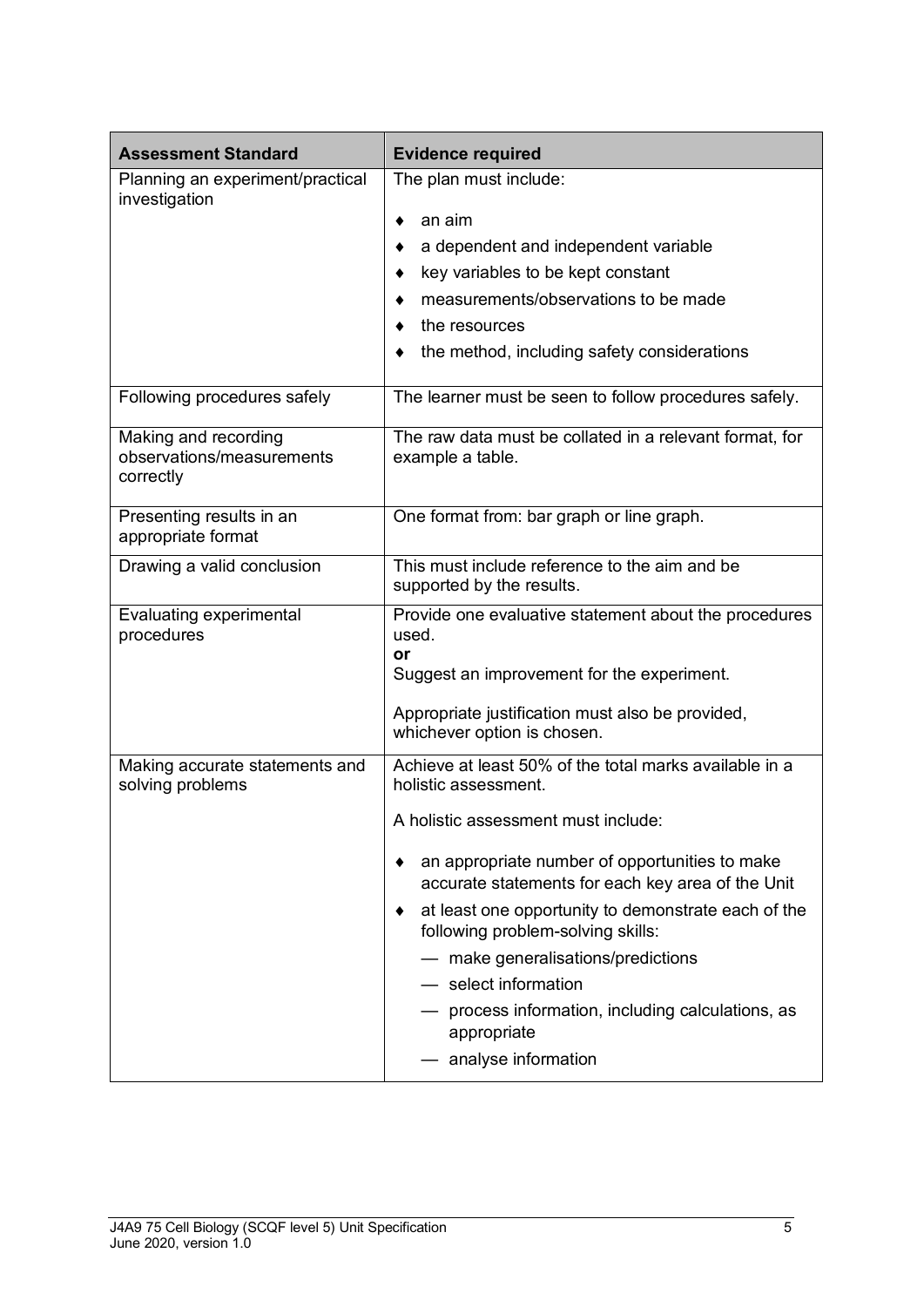### **Assessment Standard thresholds**

#### **Outcome 1**

Learners are not required to show full mastery of the Assessment Standards to achieve Outcome 1. Instead, five out of the six Assessment Standards for Outcome 1 must be met to achieve a pass. Learners must be given the opportunity to meet all Assessment Standards.

#### **Outcome 2**

Learners are assessed using a holistic assessment that assesses Assessment Standards 2.1 and 2.2. To gain a pass for Outcome 2, learners must achieve 50% or more of the total marks available in the assessment.

### **Transfer of evidence**

Evidence for the achievement of Outcome 1 for this Unit can be used as evidence for the achievement of Outcome 1 in the SCQF level 5 Units: Biology: Life on Earth (J4AC 75) and Biology: Multicellular Organisms (J4AA 75).

Evidence for the achievement of Outcome 2 for this Unit is **not** transferable between the SCQF level 5 Units: Biology: Life on Earth (J4AC 75) and Biology: Multicellular Organisms (J4AA 75).

#### **Re-assessment**

SQA's guidance on re-assessment is that there should only be one or, in exceptional circumstances, two re-assessment opportunities. Re-assessment must be carried out under the same conditions as the original assessment.

#### **Outcome 1**

Learners can re-draft their original Outcome 1 report or carry out a new experiment/practical investigation.

#### **Outcome 2**

Learners must have a full re-assessment opportunity, ie a holistic assessment. To achieve Outcome 2, learners must achieve 50% of the total marks available in the re-assessment.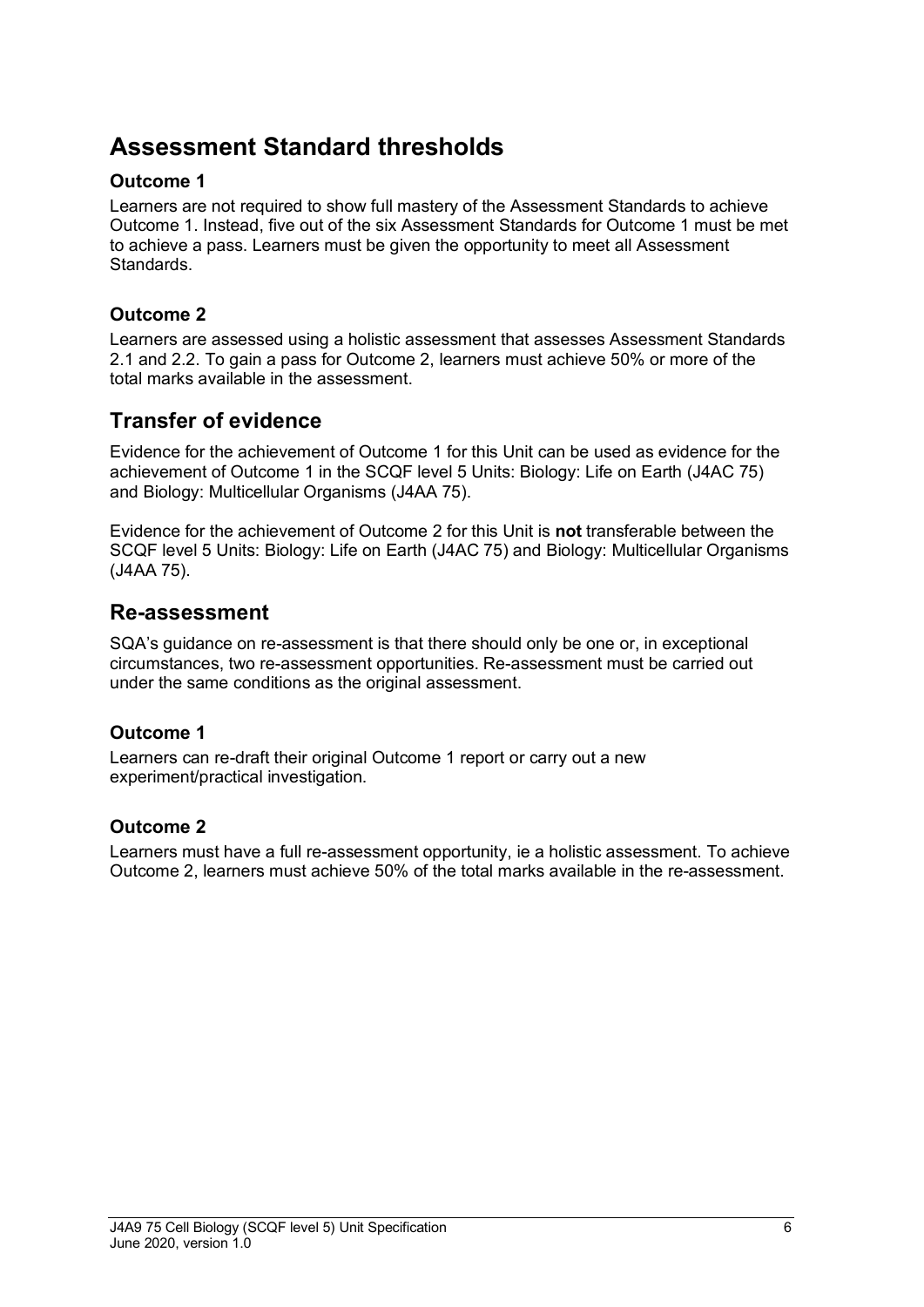## **Development of skills for learning, skills for life and skills for work**

It is expected that learners will develop broad, generic skills through this Unit. The skills that learners will be expected to improve on and develop through the Unit are based on SQA's *Skills Framework: Skills for Learning, Skills for Life and Skills for Work* and drawn from the main skills areas listed below. These must be built into the Unit where there are appropriate opportunities.

#### **2 Numeracy**

- 2.1 Number processes
- 2.2 Money, time and measurement
- 2.3 Information handling

#### **5 Thinking skills**

- 5.3 Applying
- 5.4 Analysing and evaluating

Amplification of these is given in SQA's *Skills Framework: Skills for Learning, Skills for Life and Skills for Work.* The level of these skills should be at the same SCQF level of the Unit and be consistent with the SCQF level descriptor. Further information on building in skills for learning, skills for life and skills for work is given in the Appendix: *Unit Support Notes.*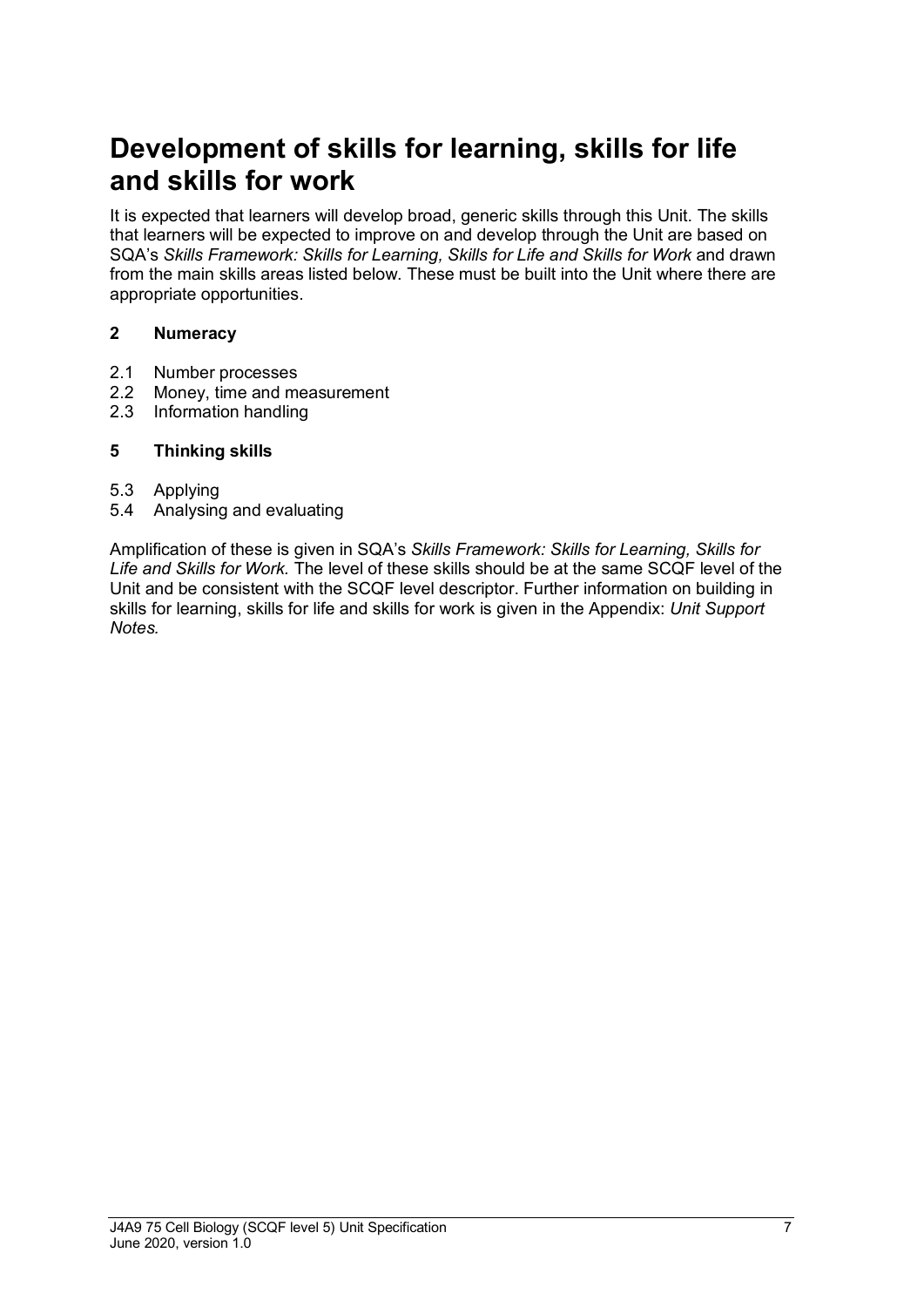# **Appendix: Unit Support Notes**

### **Introduction**

These support notes are not mandatory. They provide advice and guidance on approaches to delivering and assessing this Unit. They are intended for teachers and lecturers who are delivering this Unit. They should be read in conjunction with:

♦ *Unit Assessment Support* 

### **Developing skills, knowledge and understanding**

Teachers and lecturers are free to select the skills, knowledge, understanding and contexts that are most appropriate for delivery in their centres.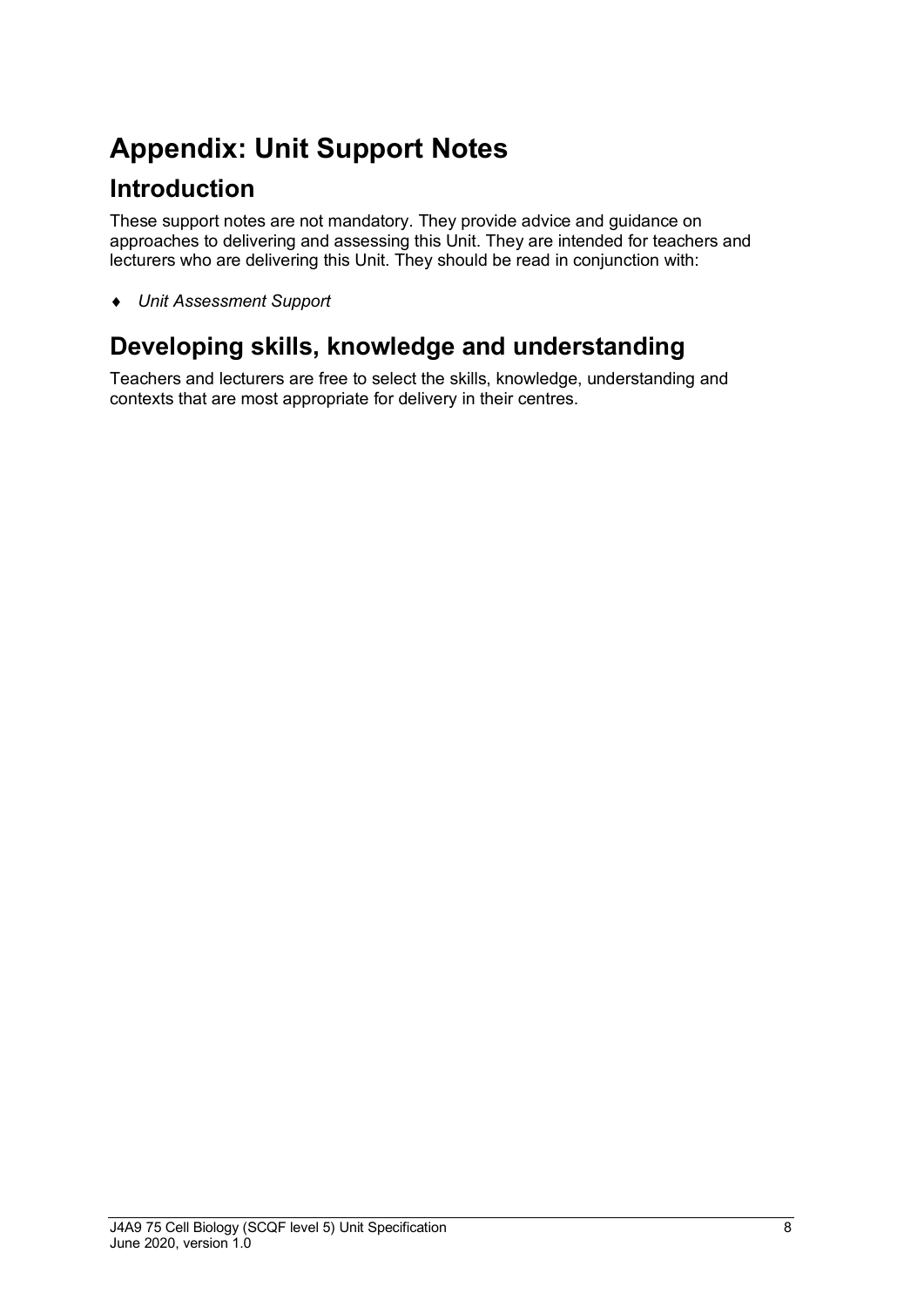# **Approaches to learning and teaching**

|                  | <b>Cell biology</b>                                                                                                                                                                                                                 |                                                                                                                                                                                                                                          |                                                                                                                                                                                                                     |
|------------------|-------------------------------------------------------------------------------------------------------------------------------------------------------------------------------------------------------------------------------------|------------------------------------------------------------------------------------------------------------------------------------------------------------------------------------------------------------------------------------------|---------------------------------------------------------------------------------------------------------------------------------------------------------------------------------------------------------------------|
| <b>Key areas</b> |                                                                                                                                                                                                                                     | Depth of knowledge required                                                                                                                                                                                                              | <b>Suggested learning activities</b>                                                                                                                                                                                |
|                  | <b>Cell structure</b>                                                                                                                                                                                                               |                                                                                                                                                                                                                                          |                                                                                                                                                                                                                     |
|                  | Cell ultrastructure and functions — cell wall,<br>a<br>mitochondrion, chloroplast, cell membrane,<br>cytoplasm, vacuole, nucleus, ribosome and<br>plasmid using examples from typical plant,<br>animal, fungal and bacterial cells. | Fungal structure in terms of similarity to plant<br>and animal cells, but with a different cell wall<br>structure.<br>Structure of bacteria - absence of organelles<br>and a different cell wall structure to plant and<br>fungal cells. | Examine slides of a range of plant, animal<br>and microbial cells using a light<br>microscope/bioviewer, for example<br>onion/rhubarb epidermis, cheek epithelium,<br>yeast and prepared slides of bacterial cells. |
|                  | b Cell wall is made of cellulose in plant cells,<br>but of different materials in fungal and<br>bacterial cells.                                                                                                                    | Chemical composition of cell walls for fungi<br>and bacteria not required.                                                                                                                                                               | Numeracy activities on cell size to<br>investigate cell length and breadth.                                                                                                                                         |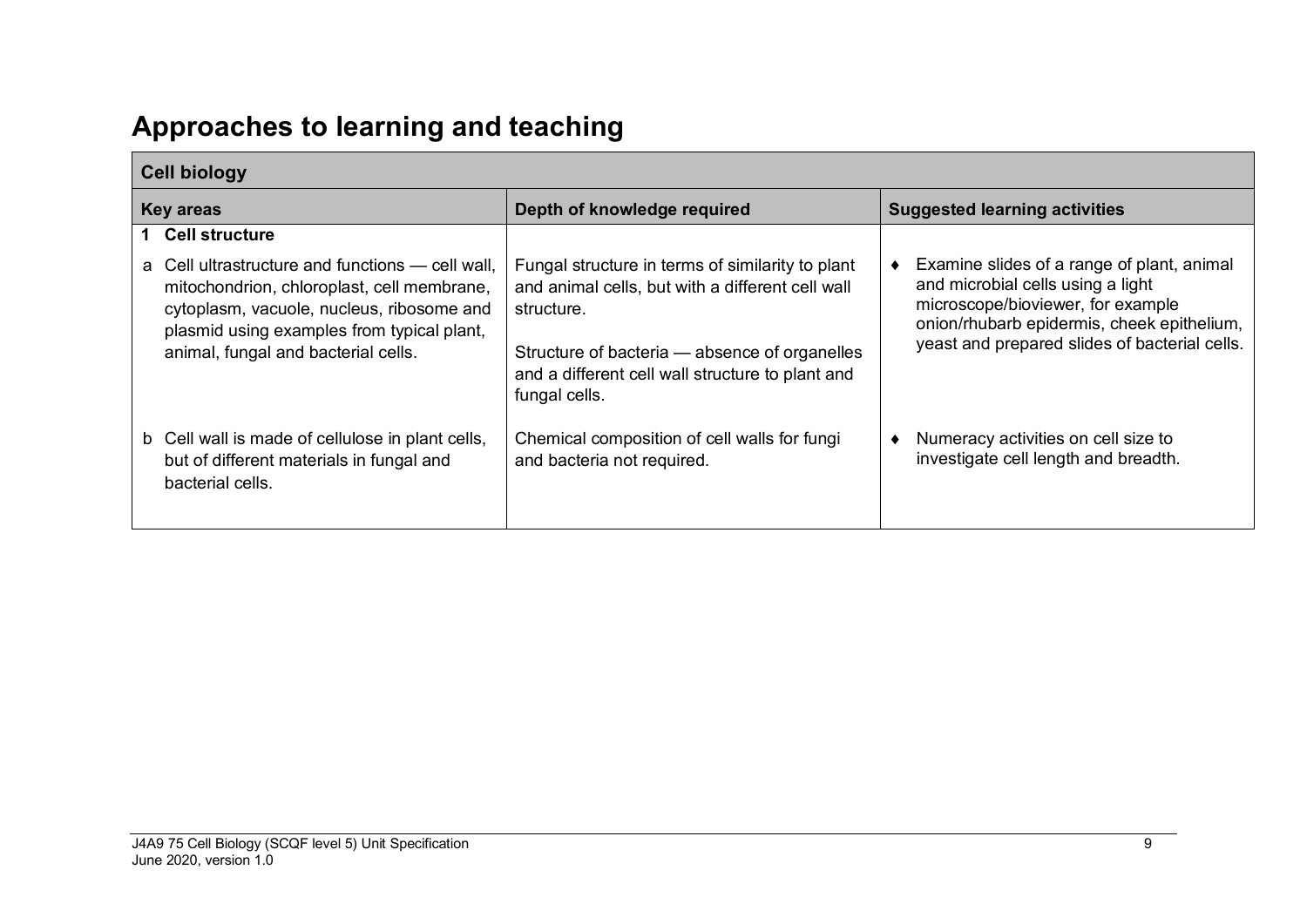| <b>Cell biology</b>                                                                                                                                                    |                                                                                                                                        |                                                                                                                                                                                                                                                          |  |
|------------------------------------------------------------------------------------------------------------------------------------------------------------------------|----------------------------------------------------------------------------------------------------------------------------------------|----------------------------------------------------------------------------------------------------------------------------------------------------------------------------------------------------------------------------------------------------------|--|
| <b>Key areas</b>                                                                                                                                                       | Depth of knowledge required                                                                                                            | <b>Suggested learning activities</b>                                                                                                                                                                                                                     |  |
| <b>Transport across cell membranes</b><br>$\mathbf{2}$<br>The cell membrane consists of<br>a.<br>phospholipids and proteins and is<br>selectively permeable.           |                                                                                                                                        | Investigate the structure of the fluid mosaic<br>model, for example examine electron<br>micrographs of cell membranes or make<br>models.<br>Investigate the effect of ethanol and<br>temperature on cells, for example beetroot.                         |  |
| b Passive transport occurs down a<br>concentration gradient and does not require<br>energy. Examples of passive transport are<br>diffusion and osmosis.                | Different concentrations of substances exist<br>between cells and their environment.                                                   |                                                                                                                                                                                                                                                          |  |
| Diffusion is the movement of molecules<br>$\mathbf{C}$<br>down a concentration gradient from a<br>higher to a lower concentration.                                     | Explain diffusion of important substances, such<br>as glucose, carbon dioxide and oxygen in<br>terms of their concentration gradients. | Investigate diffusion and osmosis using<br>Visking tubing, osmosis in potato cells,<br>bleeding in plant cells (for example<br>beetroot), plant cell plasmolysis, mass<br>changes in egg (shell removed by soaking<br>in vinegar) in syrup and/or water. |  |
| Osmosis is the movement of water<br>d<br>molecules from a higher water<br>concentration to a lower water<br>concentration through a selectively<br>permeable membrane. |                                                                                                                                        |                                                                                                                                                                                                                                                          |  |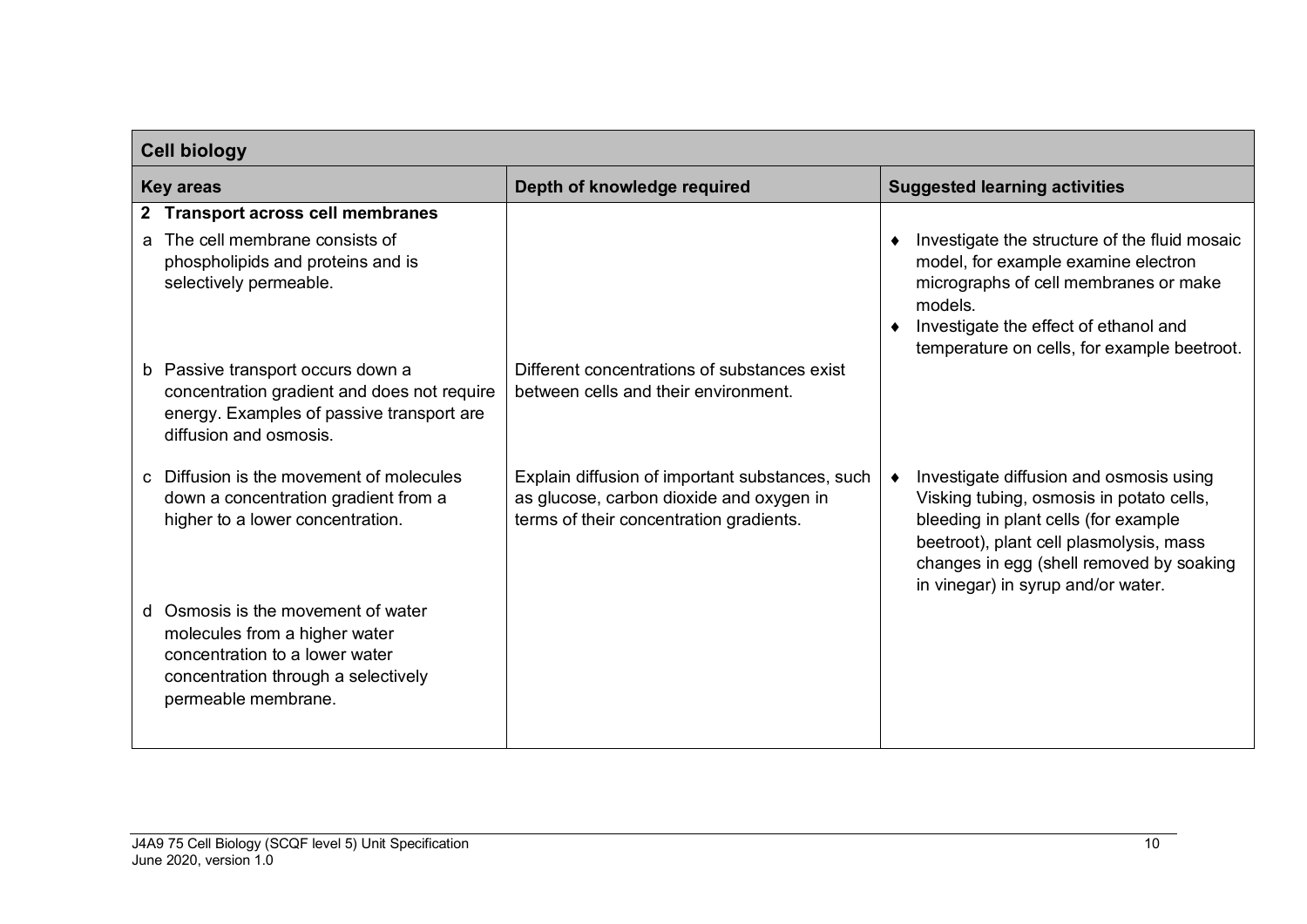| <b>Cell biology</b>                                                                                                                                                                                                                                                                                                                                                                                                                                                                   |                                                                                                                                    |                                                                                                                                                                                                                                                                                                                      |
|---------------------------------------------------------------------------------------------------------------------------------------------------------------------------------------------------------------------------------------------------------------------------------------------------------------------------------------------------------------------------------------------------------------------------------------------------------------------------------------|------------------------------------------------------------------------------------------------------------------------------------|----------------------------------------------------------------------------------------------------------------------------------------------------------------------------------------------------------------------------------------------------------------------------------------------------------------------|
| <b>Key areas</b>                                                                                                                                                                                                                                                                                                                                                                                                                                                                      | Depth of knowledge required                                                                                                        | <b>Suggested learning activities</b>                                                                                                                                                                                                                                                                                 |
| 2 Transport across cell membranes<br>(continued)<br>e Animal cells can burst or shrink and plant<br>cells can become turgid or plasmolysed.<br>Relationship between different concentrations<br>of solutions and their effect on cells.                                                                                                                                                                                                                                               | Details of the terms hypotonic, hypertonic and<br>isotonic are not required.                                                       |                                                                                                                                                                                                                                                                                                                      |
| Active transport requires energy for<br>membrane proteins to move molecules and<br>ions against the concentration gradient.                                                                                                                                                                                                                                                                                                                                                           | Details of how active transport takes place are<br>not required.                                                                   | Research appropriate examples for active<br>transport, for example sodium and<br>potassium in nerve cells, or iodine in<br>seaweeds.                                                                                                                                                                                 |
| DNA and the production of proteins<br>Structure of DNA: double-stranded helix<br>a<br>held by complementary base pairs.<br>DNA carries the genetic information for<br>making proteins. The four bases: adenine,<br>cytosine, guanine and thymine (A, C, G and<br>T) make up the genetic code. A is always<br>paired with T and C is always paired with G.<br>The base sequence determines amino acid<br>sequence in proteins. A gene is a section of<br>DNA that codes for a protein. |                                                                                                                                    | Research the relationship between<br>chromosomes, genes, DNA and protein to<br>illustrate that genes are located on<br>chromosomes.<br>Construct 2D or 3D DNA models, or paper<br>models of base pairing or DNA sections.<br>Carry out numeracy activities to determine<br>base pair numbers from given information. |
| b Messenger RNA (mRNA) is a molecule that<br>carries a complementary copy of the<br>genetic code from the DNA, in the nucleus,<br>to a ribosome, where the protein is<br>assembled from amino acids.                                                                                                                                                                                                                                                                                  | Knowledge of uracil as a base in mRNA is not<br>required.<br>Further details of transcription and translation<br>are not required. |                                                                                                                                                                                                                                                                                                                      |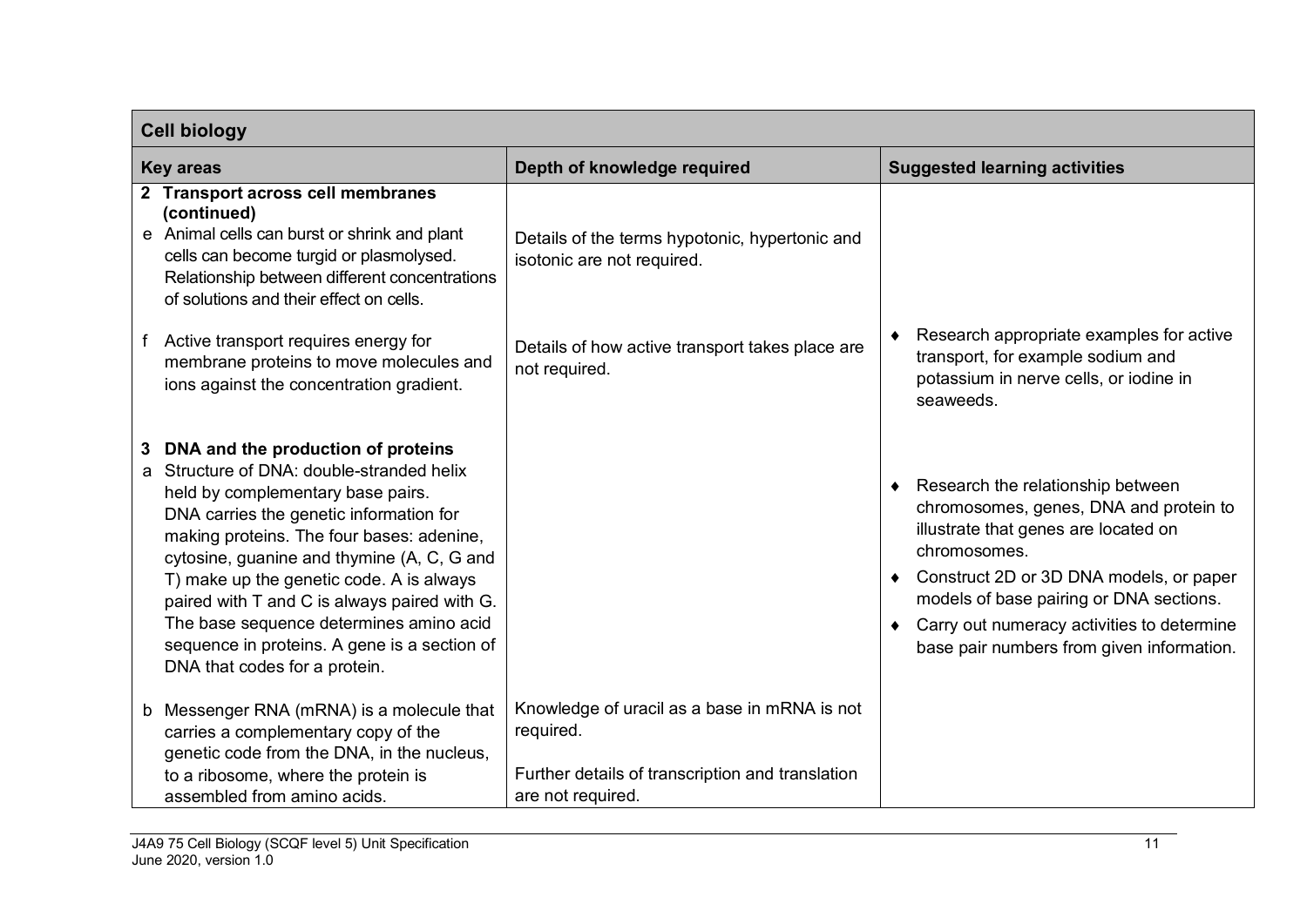| <b>Cell biology</b>                                                                                                                                                                                                                                                                                                                                                                                                                                                |                                                                                                                                                                                     |                                                                                                                                                                                                                                             |  |
|--------------------------------------------------------------------------------------------------------------------------------------------------------------------------------------------------------------------------------------------------------------------------------------------------------------------------------------------------------------------------------------------------------------------------------------------------------------------|-------------------------------------------------------------------------------------------------------------------------------------------------------------------------------------|---------------------------------------------------------------------------------------------------------------------------------------------------------------------------------------------------------------------------------------------|--|
| <b>Key areas</b>                                                                                                                                                                                                                                                                                                                                                                                                                                                   | Depth of knowledge required                                                                                                                                                         | <b>Suggested learning activities</b>                                                                                                                                                                                                        |  |
| $\overline{\mathbf{4}}$<br><b>Proteins</b><br>The variety of protein shapes and functions<br>arises from the sequence of amino acids.<br>Proteins have many functions, such as<br>structural, enzymes, hormones, antibodies<br>and receptors.                                                                                                                                                                                                                      | Levels of protein structure, such as secondary<br>or tertiary not required.                                                                                                         |                                                                                                                                                                                                                                             |  |
| Enzymes function as biological catalysts<br>b<br>and are made by all living cells. They speed<br>up cellular reactions and are unchanged in<br>the process. The shape of the active site of<br>an enzyme molecule is complementary to<br>its specific substrate(s). Enzyme action<br>results in product(s). Enzymes can be<br>involved in degradation and synthesis<br>reactions. Examples should relate enzymes<br>to their specific substrate(s) and product(s). | An enzyme-substrate complex forms,<br>facilitating the reaction.<br>Diagrams to illustrate the stages in degradation<br>and synthesis reactions.<br>Substrate <u>Enzyme</u> Product | Experiments to investigate the specificity of<br>enzymes.<br>Investigate the action of potato<br>phosphorylase.                                                                                                                             |  |
| Each enzyme is most active in its optimum<br>C<br>conditions. Enzymes, and other proteins,<br>can be affected by temperature and pH.<br>Enzymes can be denatured, resulting in a<br>change in their shape, which will affect the<br>rate of reaction.                                                                                                                                                                                                              |                                                                                                                                                                                     | • Enzyme experiments with, for example<br>pepsin/lipase/amylase/catalase to<br>investigate the effect of temperature and/or<br>pH on activity.<br>$\bullet$ Effect of temperature and pH on egg white<br>as a model for effect on proteins. |  |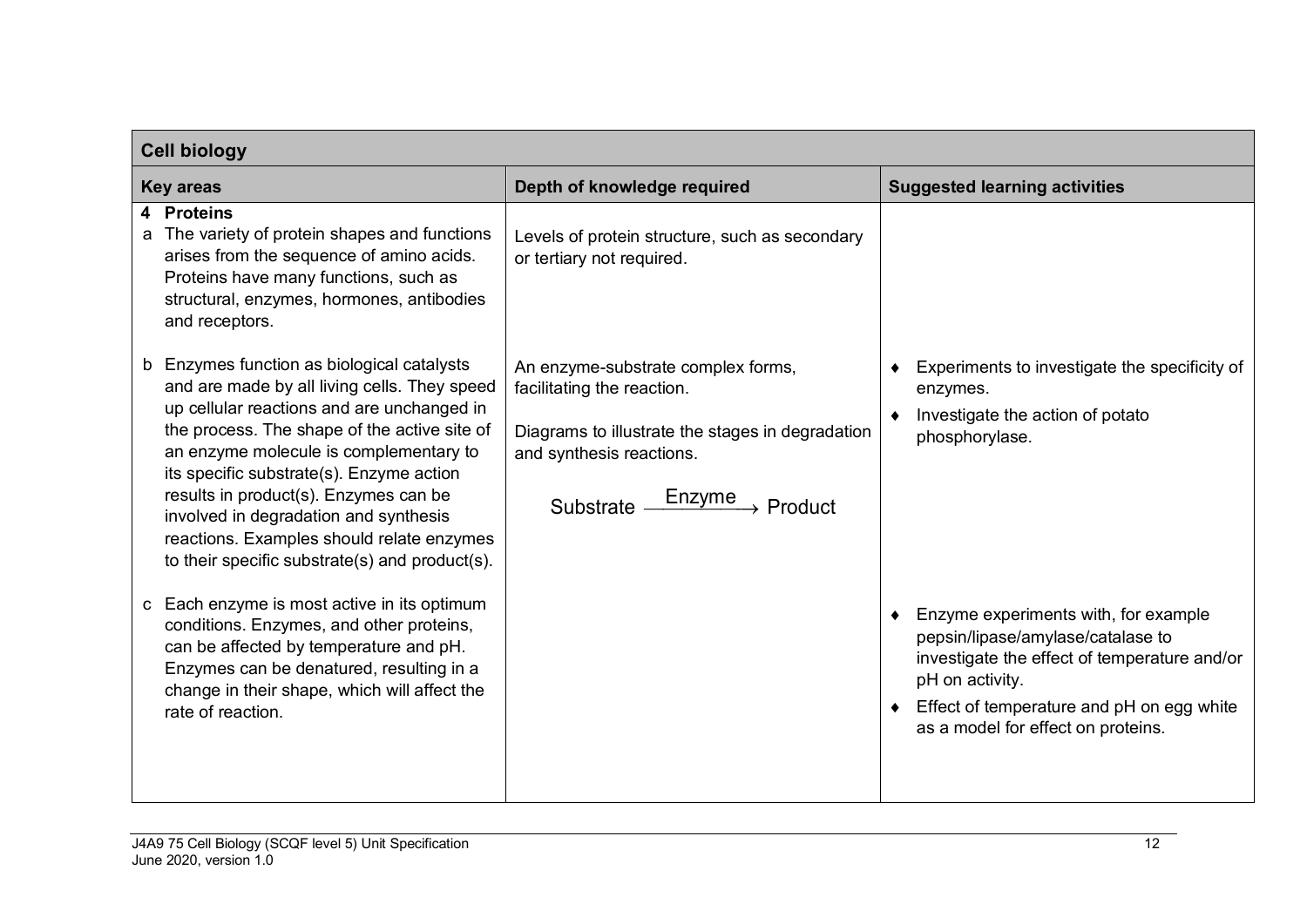| <b>Cell biology</b>                                                                                                                                                                                                                                                                                                                                                                                                                                                                                               |                                                                                            |                                                                                                                                                                                                                                                                                    |  |
|-------------------------------------------------------------------------------------------------------------------------------------------------------------------------------------------------------------------------------------------------------------------------------------------------------------------------------------------------------------------------------------------------------------------------------------------------------------------------------------------------------------------|--------------------------------------------------------------------------------------------|------------------------------------------------------------------------------------------------------------------------------------------------------------------------------------------------------------------------------------------------------------------------------------|--|
| <b>Key areas</b>                                                                                                                                                                                                                                                                                                                                                                                                                                                                                                  | Depth of knowledge required                                                                | <b>Suggested learning activities</b>                                                                                                                                                                                                                                               |  |
| 5 Genetic engineering<br>Genetic information can be transferred<br>from one cell to another by genetic<br>engineering. Stages of genetic<br>engineering: identify section of DNA that<br>contains required gene from source<br>chromosome; extract required gene;<br>extract plasmid from bacterial cell; insert<br>required gene into bacterial plasmid; insert<br>plasmid into host bacterial cell to produce a<br>genetically modified (GM) organism.<br>Use of enzymes in this process.<br><b>Respiration</b> | Names of particular enzymes are not required.                                              | Research current genetic foods or<br>issues, such as golden rice, less-toxic<br>rapeseed oil, bird resistance to bird flu,<br>tomatoes with longer shelf life, blight-<br>resistant potatoes, production of<br>medicines for human use, for example<br>insulin and growth hormone. |  |
| 6<br>The chemical energy stored in glucose<br>a<br>must be released by all cells through a<br>series of enzyme-controlled reactions<br>called respiration.                                                                                                                                                                                                                                                                                                                                                        |                                                                                            | Burning food to show energy release.<br>Using a hydrogen carbonate indicator<br>to show respiration in living organisms.                                                                                                                                                           |  |
| b The energy released from the<br>breakdown of glucose is used to<br>generate ATP. The energy transferred<br>by ATP can be used for cellular<br>activities, such as muscle cell<br>contraction, cell division, protein<br>synthesis and transmission of nerve<br>impulses.                                                                                                                                                                                                                                        | How ATP is generated is not required.<br>Examples of energy uses given are not exhaustive. | Using simple respirometers to<br>measure rate of respiration in, for<br>example small invertebrates or<br>germinating peas.<br>Using immobilised yeast and hydrogen<br>carbonate indicator, resazurin or gas<br>sensors and data loggers to<br>investigate rate of respiration.    |  |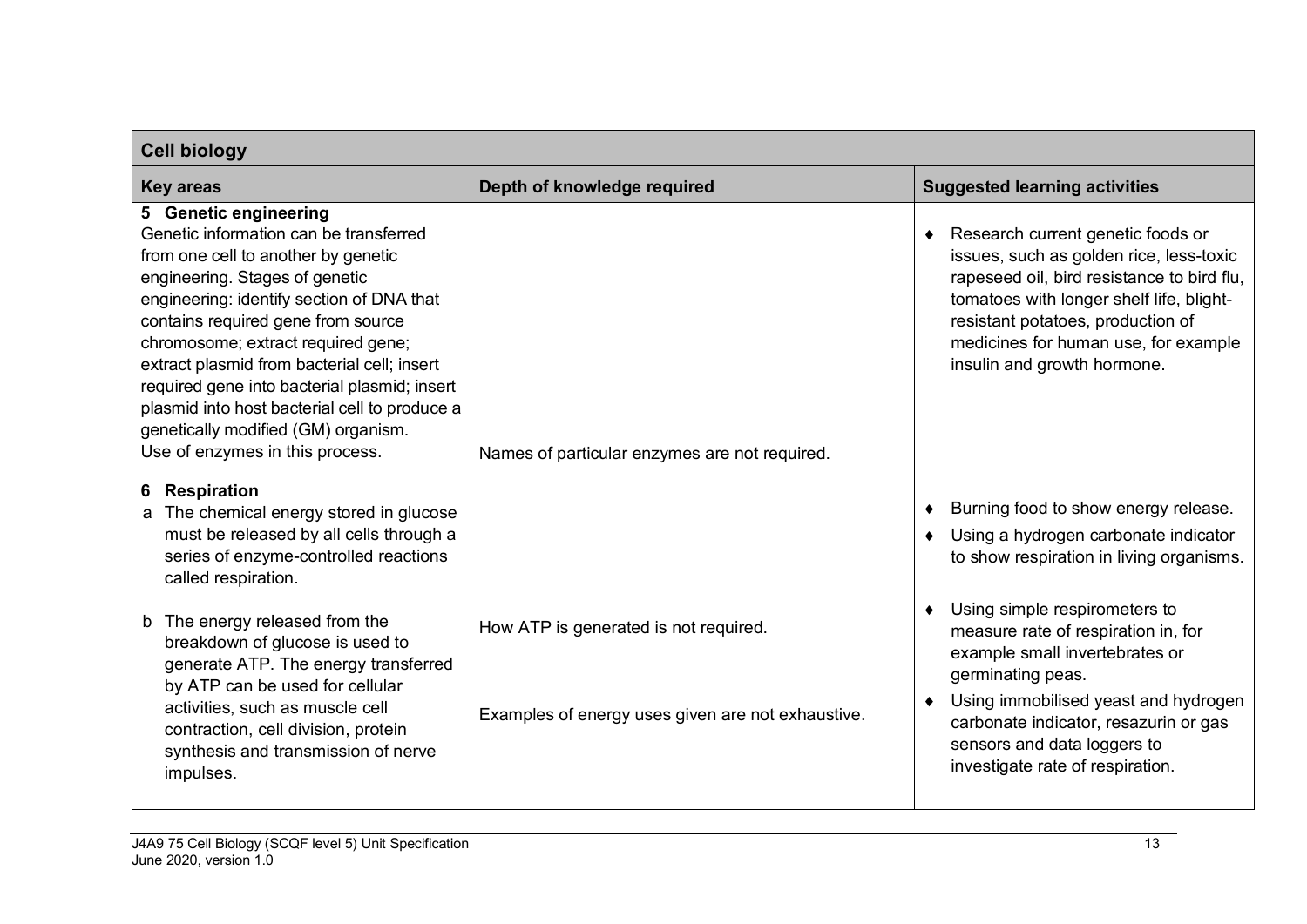|                  | <b>Cell biology</b>                                                                                                                                                                                                                                                                                                                                                                                                                                                                                                                                                                                                                                                                                                                                                                             |                                                                                                                                                                                                                                                                                                           |                                      |  |
|------------------|-------------------------------------------------------------------------------------------------------------------------------------------------------------------------------------------------------------------------------------------------------------------------------------------------------------------------------------------------------------------------------------------------------------------------------------------------------------------------------------------------------------------------------------------------------------------------------------------------------------------------------------------------------------------------------------------------------------------------------------------------------------------------------------------------|-----------------------------------------------------------------------------------------------------------------------------------------------------------------------------------------------------------------------------------------------------------------------------------------------------------|--------------------------------------|--|
| <b>Key areas</b> |                                                                                                                                                                                                                                                                                                                                                                                                                                                                                                                                                                                                                                                                                                                                                                                                 | Depth of knowledge required                                                                                                                                                                                                                                                                               | <b>Suggested learning activities</b> |  |
|                  | <b>6</b> Respiration (continued)<br>Glucose is broken down to two<br>C.<br>molecules of pyruvate, releasing<br>enough energy to yield two molecules<br>of ATP. Further breakdown depends on<br>the presence or absence of oxygen. If<br>oxygen is present, aerobic respiration<br>takes place, and each pyruvate is<br>broken down to carbon dioxide and<br>water, releasing enough energy to yield<br>a large number of ATP molecules.<br>In the absence of oxygen, the<br>fermentation pathway takes place. In<br>animal cells, the pyruvate molecules are<br>converted to lactate and in plant and<br>yeast cells they are converted to carbon<br>dioxide and ethanol.<br>The breakdown of each glucose<br>molecule via the fermentation pathway<br>yields only the initial two molecules of | Overall number of ATP molecules generated by aerobic<br>respiration not required.<br>Word summaries of the process of respiration:<br>Glucose + oxygen $\rightarrow$ carbon dioxide + water + energy<br>Glucose $\rightarrow$ carbon dioxide + ethanol + energy<br>Glucose $\rightarrow$ lactate + energy |                                      |  |
|                  | ATP.<br>d Respiration begins in the cytoplasm.<br>The process of fermentation is<br>completed in the cytoplasm; whereas<br>aerobic respiration is completed in the<br>mitochondria.                                                                                                                                                                                                                                                                                                                                                                                                                                                                                                                                                                                                             | The higher the energy requirement of a cell, the greater<br>the number of mitochondria present in that cell.                                                                                                                                                                                              |                                      |  |